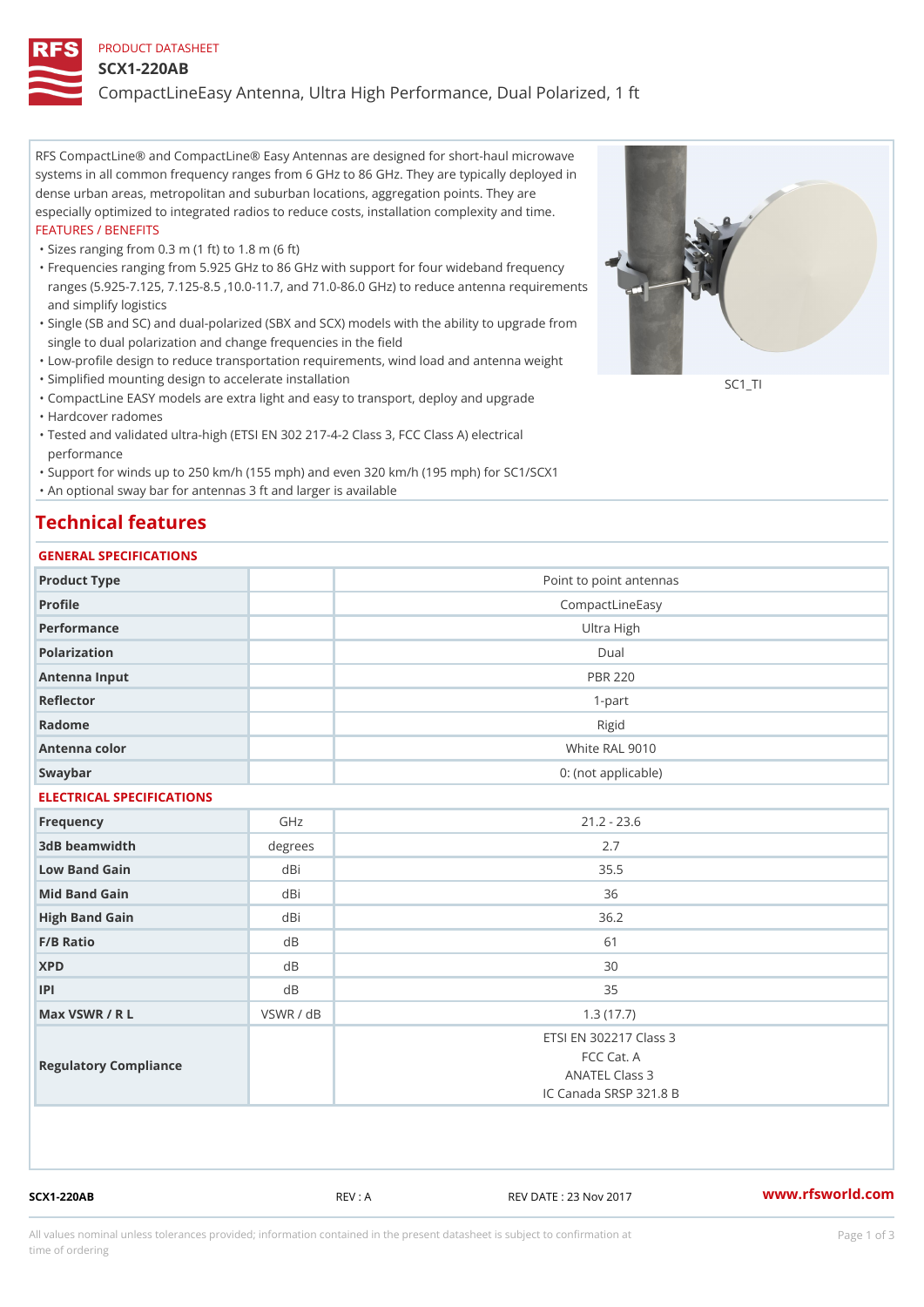## PRODUCT DATASHEET

## SCX1-220AB

CompactLineEasy Antenna, Ultra High Performance, Dual Polarized, 1 ft

| $SCX1 - 220AB$                                                     |                    |                       | REV : A      | REV DATE : 23 Nov 2017      | www.rfsworld.co |
|--------------------------------------------------------------------|--------------------|-----------------------|--------------|-----------------------------|-----------------|
| External Document Links<br>SC1/SCX1 PACKING                        |                    |                       |              |                             |                 |
| M Torque<br>$maximum$ @<br>survival wind<br>speed Nm (ft<br>$1b$ ) | N m<br>$ b $ $ t $ | 230 (170)             |              | Forces 1ft SC               |                 |
| Fa Axial force<br>$max.$ @<br>survival wind (1b)<br>speed          |                    | 715 (161)             |              |                             |                 |
| Fs Side force<br>$max.$ @<br>survival wind (1b)<br>speed           |                    | 354(80)               |              |                             |                 |
| WINDLOAD                                                           |                    |                       |              |                             |                 |
| $Dimension_F$                                                      | m m<br>(in)        |                       | 40(1.6)      |                             |                 |
| $Dimension$ $E$                                                    | m m<br>(i n)       |                       | 46(1.8)      |                             |                 |
| $Dim_D -$<br>$114$ m m (4.5 _ ir ) $\sqrt{$ ii p $\sqrt{ }$        | m m                | 283 (11.1)            |              | Outline_1ft_CompactLineEasy |                 |
| $Dim_D - D -$<br>89mm (3.5_in) Pi(pine)                            | m m                |                       | 270.5(10.65) |                             |                 |
| $Dim_D - D -$<br>$51mm(2_in)Pip@in$                                | m m                |                       | 250(9.8)     |                             |                 |
| $Dimension_C$                                                      | m m<br>(in)        |                       | 165(6.5)     |                             |                 |
| $Dimension_B$                                                      | m m<br>(in)        |                       | 187(7.4)     |                             |                 |
| $Dimension_A$                                                      | m m<br>(i n)       |                       | 387 (15.2)   |                             |                 |
| MOUNTOUTLINE                                                       |                    |                       |              |                             |                 |
| optional Swaybar                                                   |                    |                       |              | 0: (not applicable)         |                 |
| FURTHER ACCESSORIES                                                |                    |                       |              |                             |                 |
| Operational Windspeed                                              |                    | $km/h$ (mph)          |              | 252 (156)                   |                 |
| Survival Windspeed                                                 |                    | $km/h$ (mph)          |              | 320 (198)                   |                 |
| maximum<br>Approximate Weight                                      |                    | $mm$ (in)<br>kg (lb)  |              | 114(4.5)<br>5(11.02)        |                 |
| minimum<br>Mounting Pipe Diameter                                  |                    | $mm$ (in)             |              | 48 (1.9)                    |                 |
| Mounting Pipe Diameter                                             |                    |                       |              |                             |                 |
| Azimuth Adjustment<br>Polarization Adjustment                      |                    | $degree$ :<br>degrees |              | ± 15<br>± 5                 |                 |
| Elevation Adjustment                                               |                    | degrees               |              | ± 15                        |                 |
| Diameter                                                           |                    | ft $(m)$              |              | 1(0.3)                      |                 |
|                                                                    |                    |                       |              |                             |                 |

All values nominal unless tolerances provided; information contained in the present datasheet is subject to Pcapgelio an atio time of ordering